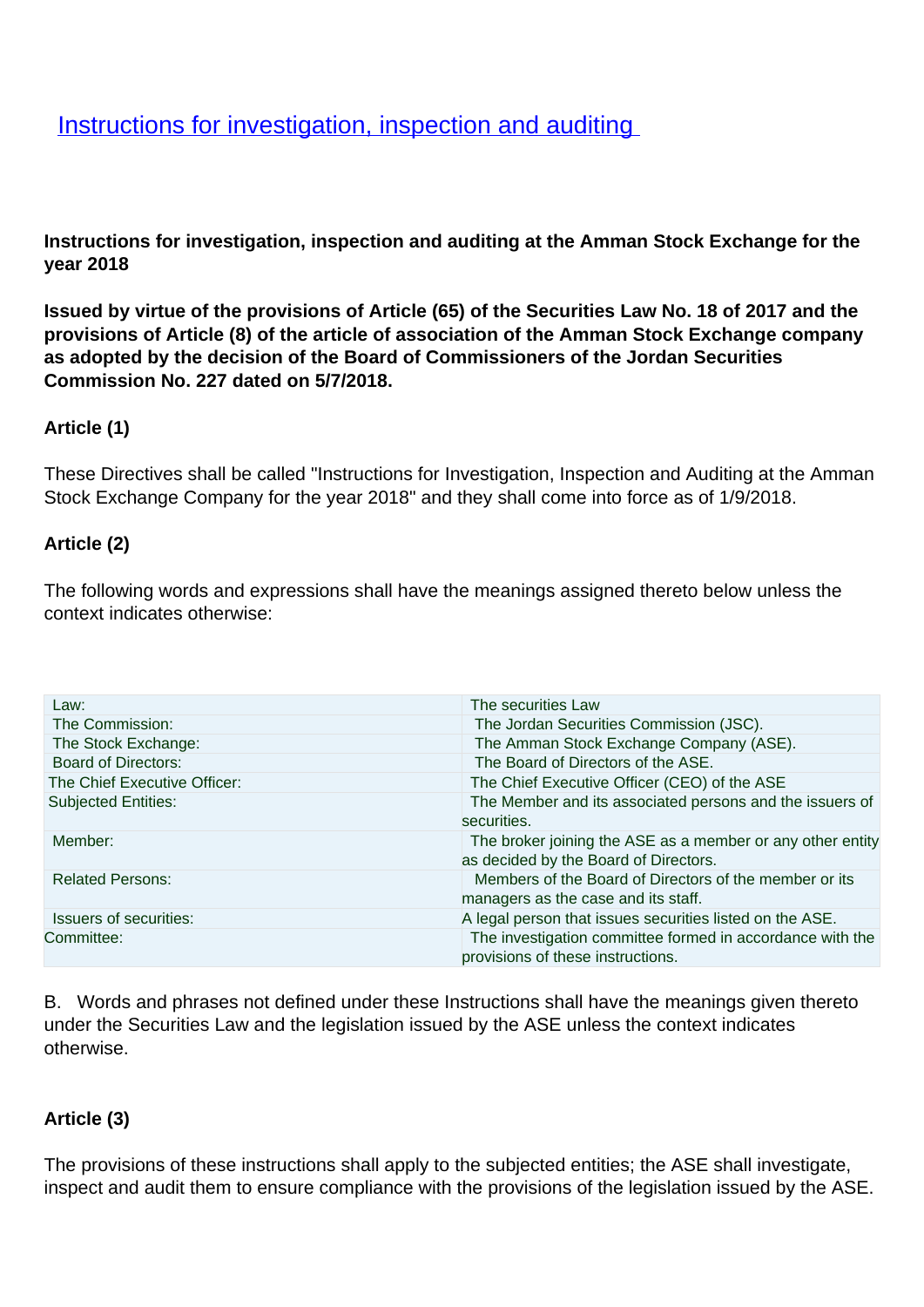## **Article (4)**

A. The ASE shall inspect the subjected entities, including access to all Records, Documents, Data, Papers, Correspondence, Contracts and Decisions issued by it, customer's account statements, bank accounts of the subjected entities, and obtaining copies thereof or keeping their origins in return of signing the receipt.

B. The ASE shall verify from the subjected entities about any information, conditions or practices it deems necessary and appropriate to execute the provisions of its legislation.

C. The ASE shall, in order to conduct an investigation and inspection, audit the documents, restrictions and records belonging to any of the subjected entities.

D. The subjected entities are obliged to provide the ASE with the required information and data during the period specified.

E. The ASE shall inquire, in an appropriate manner, from the related parties concerned with the subjected entities, as its external auditor, legal counsel and others to answer queries from the ASE related to the investigation, inspection and auditing.

#### **Article (5)**

A. The ASE shall inspect and audit the subjected entities, under a formal letter with or without prior notice, during the official working hours.

B. The inspection and audit team consists of at least two staff members of the ASE designated by the CEO.

C. The subjected entities shall facilitate the task of the staff of the ASE concerned when carrying out the inspection, auditing and provide them with the information they require.

#### **Article (6)**

A. The ASE can be assisted by any external party which has experience and competence in the investigation, inspection and auditing of any of the subjected entities, and the ASE can charge the entities according to the resulting costs.

B. The ASE shall have the right to investigate, inspect and audit the entities jointly with the JSC or the public or private entities within the Kingdom of Jordan if necessary.

## **Article (7)**

If it is found during the inspection and auditing of any subjected entities any violation of the provisions of legislation issued by the ASE, the ASE shall notify the entities in writing about that, and give it a chance to hear their statements and/or to submit a written reply regarding violations attributed to them instead of hearing their statements during the period determined by the ASE.

## **Article (8)**

A. The CEO may set up a committee to investigate the irregularities attributed to the subjected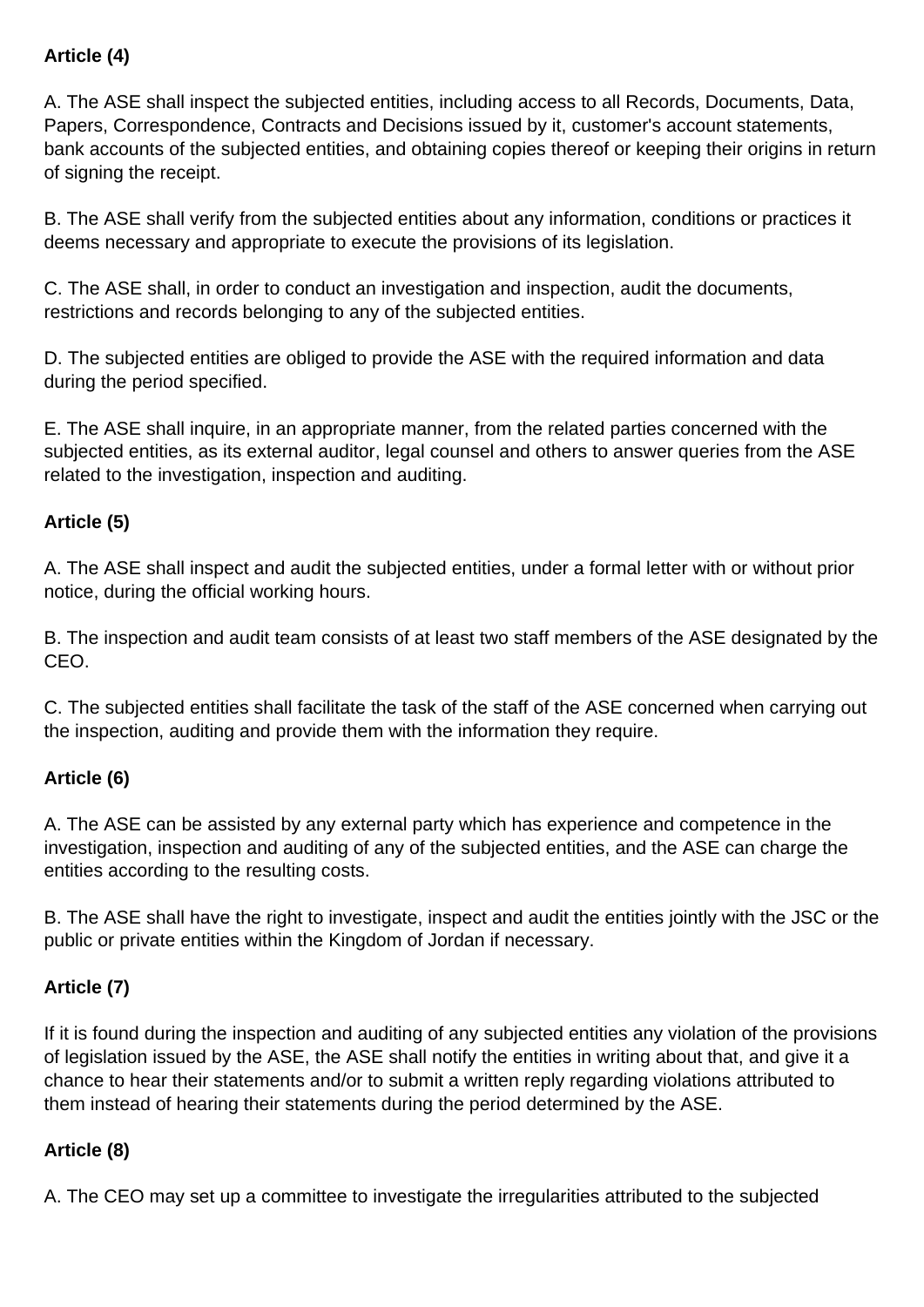entities, of at least three members, including a chairman to it.

B. The Committee referred to in Paragraph (A) of this Article must be composed of the competent staff of the ASE and any expert person or party that the CEO deems necessary to use them to accomplish the work of the Committee.

C. The Committee shall invite any member of the Board of Directors or the Board of Directors of the subjected entities, according to the case, or any of its employees, consultants or auditors, or any person it deems appropriate to hear their statements concerning violations attributed to the subjected entities.

D. Statements of any person is made to the Committee will be documented and the person who had been hearing his statements will sign the minutes of the meeting includes the questions and his replies to the Committee and the committee shall replace the codification of the written records using electronic and recording devices for the purpose of documenting the minutes of the investigation.

## **Article (9)**

A. The investigation procedures start by a written notification or a recorded phone call recorded or any other means of communication seems appropriate, for the person who called to hear its testimony, paying attention that the notification contains a brief summary of the reason for the investigation.

B. the followings would be considered as a violation of the provisions of these instructions:

- 1. Non-response of any subjected entities to the demands of the ASE to submit the necessary documents or summons or attend to give the testimony.
- 2. Non-response of any person/individual to the demands of the ASE to submit the necessary documents or summons or attend to give the testimony.

C. The committee during the course of the investigation procedures shall require the subjected entities to take or not take certain actions during the period specified or cease the exercise of certain activities.

#### **Article (10)**

A. The Committee shall meet in the presence of all members, and issued decisions by the majority in case of [equal votes;](http://context.reverso.net/%D8%A7%D9%84%D8%AA%D8%B1%D8%AC%D9%85%D8%A9/%D8%A7%D9%84%D8%A5%D9%86%D8%AC%D9%84%D9%8A%D8%B2%D9%8A%D8%A9-%D8%A7%D9%84%D8%B9%D8%B1%D8%A8%D9%8A%D8%A9/equal+votes) the President shall have the casting vote while the dissenting member proves its opinion in the minutes of the meeting of the Committee.

B. The Committee shall submit its report to the CEO, including the actions taken, the information and documents collected and its recommendations, and the CEO shall make the appropriate decision.

#### **Article (11)**

The acts set forth below shall be considered as violations so the penalties shall be imposed in accordance with these instructions: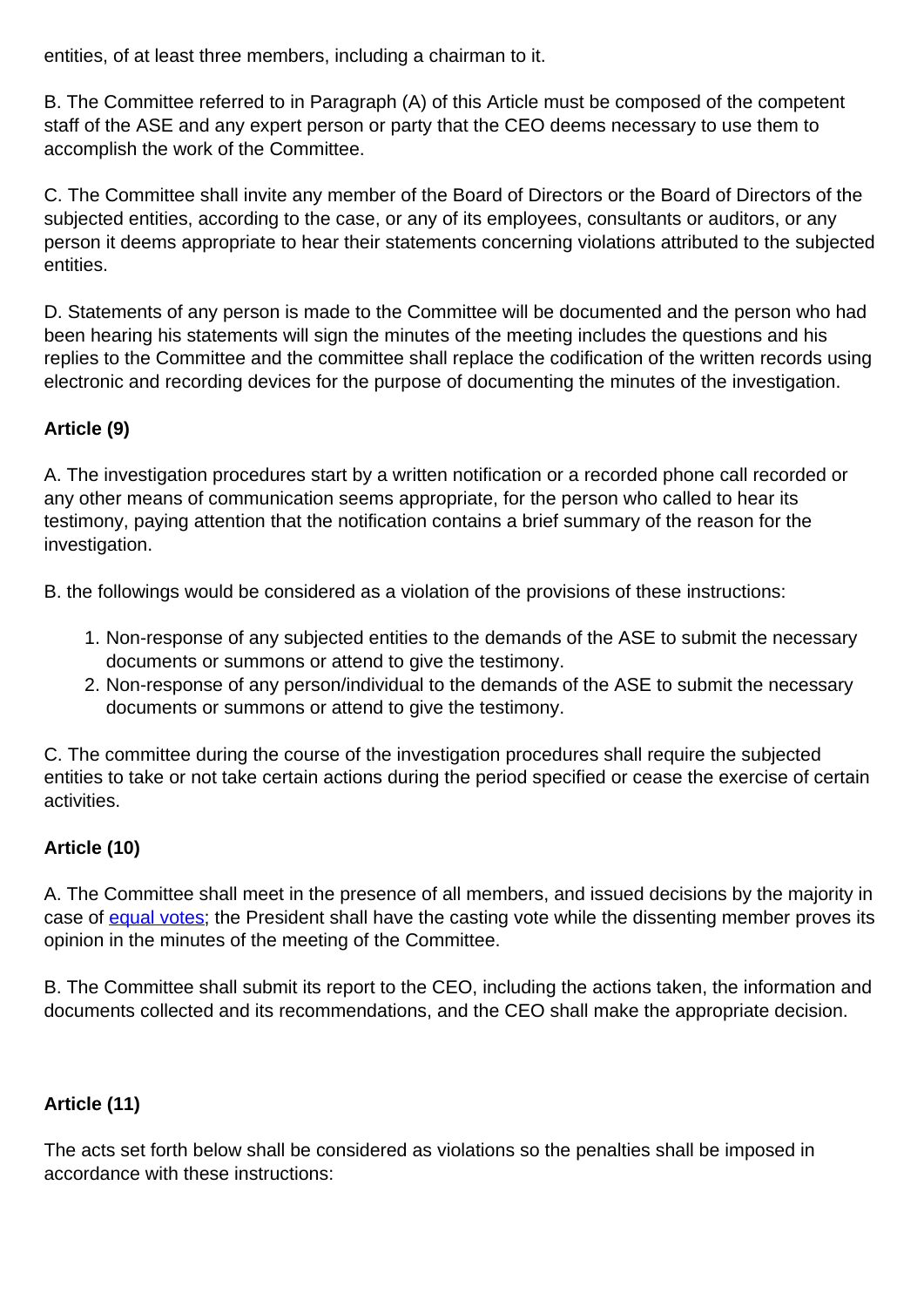A. Violation of any of the subjected entities for the provisions of the legislation issued by the ASE.

B. The subjected entities shall provide the ASE with the incorrect or misleading data, information or documents.

## **Article (12)**

A. The parties violating the provisions of these instructions shall be liable to one or more of the following penalties:

- 1. Warning
- 2. Notification
- 3. Financial penalty
- 4. Suspend the listed securities from trading
- 5. Transfer of shares listed at the ASE from market to less market.
- 6. Transfer trading of shares listed at the ASE to over the counter market
- 7. Suspend the member from work
- 8. Delist the shares from the ASE
- 9. Cancel the membership in the ASE.

B. The penalties set out in Paragraph (A) of this Article shall be considered proportionate with the gravity of the offense committed.

C. The Board of Directors shall issue the executive bases for the imposition of fines and their ceilings.

## **Article (13)**

A. The decision to impose any of the penalties referred to in Paragraph (A) of Article (12) shall be informed to the subjected entity on the next working day to take the decision, provided that the decision includes the following:

- 1. Acts or practices which have proved that the subjected entity had carried out or refused to do.
- 2. The statement of the provisions of the legislation issued by the ASE, which the subjected entity has violated
- 3. Punishment imposed

B. The ASE shall inform the Commission of any penalty taken against any of the subjected entity to the ASE.

#### **Article (14)**

A. The CEO shall take the penalties set out below and notify the Board accordingly:

- 1. Disciplinary sanctions referred to in Items 1, 2, 4, 5, 6, 7, 8 of Article 12/A of these Instructions.
- 2. A financial penalty shall not exceed five thousand Dinars.

B. Except as stated in Paragraph (A) of this Article, the Board of Directors take the sanctions referred to in Article (12) of these Directives, the CEO shall submit a report to the Board of Directors which includes the facts and violations attributed to the subjected entities to take the appropriate decision.